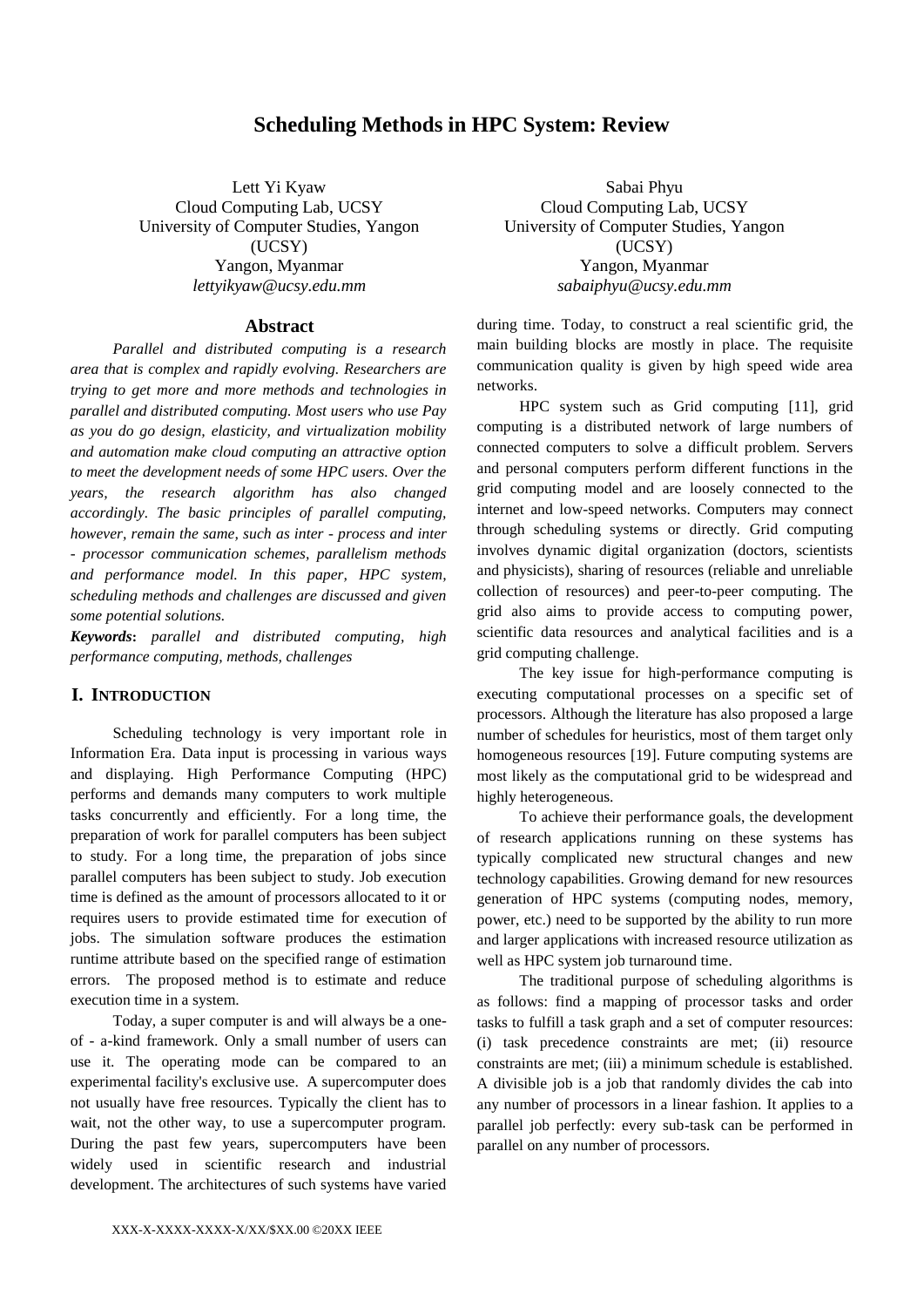## **II. BACKGROUND**

Parallel systems are valuable resources, such as supercomputers, which are widely shared by user groups.

### **A. Parallel Computing**

The early standardization on a single machine device, the von Neumann computer, gave a lot to the rapid penetration of computer systems into commerce, research, and education. A von Neumann pc incorporates a principal processing unit (CPU) connected to a storage unit (memory). The CPU executes a saved application that specifies a chain of study and writes operations at the memory. This easy model has proved remarkably robust. Its endurance over more than forty years has allowed the look at of such important subjects as algorithms and programming languages to proceed to a big volume independently of developments in laptop architecture.

High performance computing investigates the parallel algorithm and strengthens the parallel computing architecture. Parallel computation could be a kind of calculation in which at one time different enlightenment is performed. The goal is to extend computation speed to possibly understand complex assignments of computing. There are two different loads and loads of parallelism refers to pipeline, whereas space parallelism involves numerous synchronous computing processors.

#### **B. Scheduler**

Scheduling is defined as a method through which a task, specified by some means, is assigned to resources required to carry out the specified task. The research can be virtual computing components such as threads, processes or data streams, which in turn are built on hardware resources such as processors, network connections or expansion cards. The scheduling in CPU is difficult to control others. Multiple processors have to be scheduled in parallel computing and to manage the resources for all processors any overlapping of the resources to produce any conflicting results are needed. So the scheduling in multiprocessors is more complex than scheduling in a single processor unit. In HPC system, parallel computing is using to get high performance. In scheduling of multiple processors it should be ensured that any processor should not be overloaded and any processor should not be under loaded. There will be multiple processors; there will be multiple queues, so there is need of scheduling multiple queues simultaneously.

#### **TABLE I. TYPES OF HPC SCHEDULER**

| <b>Scheduler</b><br><b>Name</b> | <b>Description</b>                                                                                   |  |  |
|---------------------------------|------------------------------------------------------------------------------------------------------|--|--|
| Slurm[9]                        | One of the HPC scheduler, a highly scalable, fault-<br>tolerant resource cluster manager and massive |  |  |

|             | computer systems job scheduler. A commonly used<br>plugin-based job scheduler that provides several<br>optimization options, either by adjusting the<br>configuration parameters or by implementing new<br>plugins and new scheduling and policy collection.                                                           |
|-------------|------------------------------------------------------------------------------------------------------------------------------------------------------------------------------------------------------------------------------------------------------------------------------------------------------------------------|
| LSF[3]      | It is a tool for task management, a job scheduler for<br>high-performance distributed computing. It also<br>allows users to access vast amounts of computing<br>resources distributed around the network in large,<br>heterogeneous distributed systems and can provide<br>major performance upgrades to applications. |
| Loadlever   | It schedules jobs and offers functions for the faster<br>and more efficient production, submission and<br>processing the jobs in a dynamic environment [21].                                                                                                                                                           |
| Moab $[22]$ | A method of task planning and management for use<br>on clusters, supercomputers, and grids. It can<br>support a wide range of policy planning and fairness<br>dynamic priorities, and substantial reservations.                                                                                                        |
| Torque      | It is an open source resource manager [23] that<br>enables batch job control and distributed compute<br>nodes.                                                                                                                                                                                                         |

The primary purpose of the job scheduler is to assign resources to work for users and ensure that jobs are operating at their highest performance. It prevents the overloading of a given compute node and puts jobs on hold before resources are available.

The scheduler's secondary purpose is to monitor usage to ensure fair distribution of HPC resources over time. To run multiple applications concurrently, HPC schedulers order to execution of batch jobs to achieve high utilization while controlling their turnaround times. In HPC schedulers, the balance between utilization and turnaround time is controlled by the scheduler prioritization system and the scheduling algorithms.

*Turnaround Time*: *Time from submission to completion of process*

Production HPC system uses different workload manager that combine scheduling and resource management. The following table 1 is most popular schedulers.

Modern HPC tools usually consist of a cluster of computing nodes that provide the user with the ability to coordinate tasks and substantially reduce the time it takes for complex operations to be performed. Usually, a node is defined as a discrete unit of a computer system running its own operating system case. Modern nodes have several processors, also referred to as Central Processing Units or CPUs, each of which contains multiple cores that can process a separate instruction stream.

All things considered, in spite of which strategy is used, the idea of a high-performance system is stable. The management of a high-performance system (referred to as part of a single gadget or multi-computer cluster by multiple processors) is treated as a single computing commodity, placing demands on unmistakable hubs. The HPC framework could be a partitioned unit created and actualized unequivocally as an effective computing device.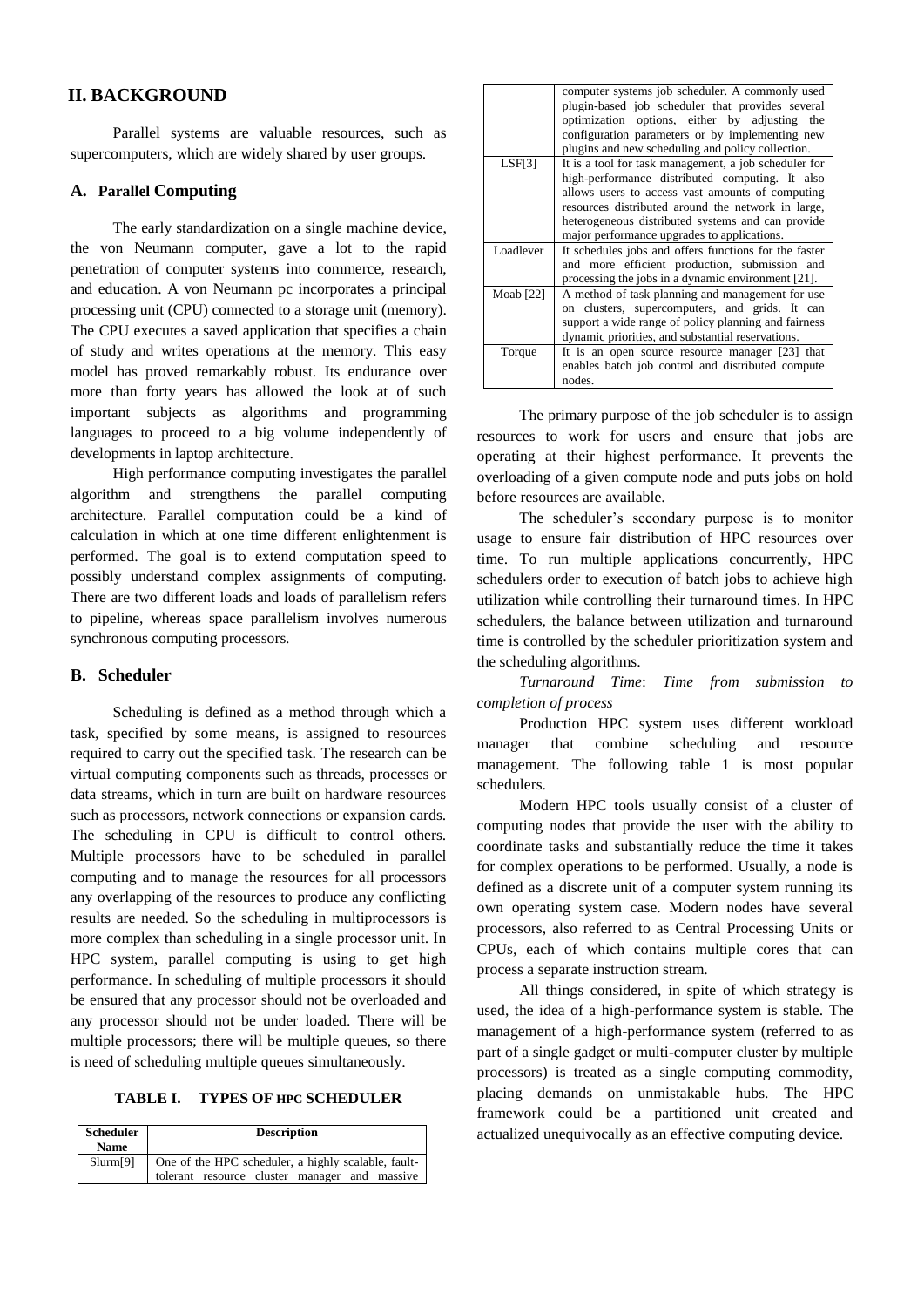### **C. Time-sharing and Space-sharing**

Time sharing refers to any scheduling approach that allows others to preempt and restart threads later during execution. The amount of jobs that each processor can perform at the equal time is defining as the level of multiprogramming. Future HPC systems will be much noisier, with much greater competition and heterogeneity, requiring the use of new, asynchronous programming models [5].

Space-sharing procedures only offer a string that uses a processor until its execution is complete or the most extreme period of time has been reached and the string is done. Space sharing techniques [14] control time by putting that work in a line and at the same time running all its strings when discharged from that line.

#### **D. HPC Scheduling**

Parallel computing has become most important issue right this time but because of the high cost of computer it is not accessible for everyone. Cluster is only technique that provides parallel computing, scalability and high availability at low cost, in fig 1. Cluster collection provides high-performance computing, while individual computers work to solve a problem at the same time. Clusters are designed as they provide computation and availability of high performance over a single computer. A cluster is a group of connected devices, such as computers and switches that function as a single system together. Each and every node of a cluster is associated with a single system. Each and every cluster node is either connected by wire (Ethernet) or wireless that transfers data between nodes. A strong cluster provides distributed computing consisting of standard desktop computers linked through a network like Ethernet. Linux operating system can be used to control the cluster. In this way, we can build high performance computing (HPC) at low-cost price.

Scheduling method is mainly divided into two types: static and dynamic. With static scheduling, the consideration concerning processor placement and task assignment is made at the onset of the job execution. Static policies have low run-time overhead and the scheduling costs are paid only once, during the compilation time, for instance. As a consequence, static scheduling policies can afford to be based on sophisticated heuristics that lead to efficient allocations. Parallelism can be well exploited by spreading different tasks over different processors statically. Static scheduling needs to know in advance detailed information about the job's run-time profile which is relied on the input data, static scheduling carries some degree of unsure. The consequence may be an unbalanced load resulting in longer parallel execution time and low utilization of the network.

Dynamic scheduling, during execution, the number of processors assigned to a job can vary. The allocated processors are also assigned tasks during the execution of a job. In both their advantages and disadvantages, dynamic scheduling policies complement static policies. Typically, complex policies generate high overhead run-time, which can lead to performance degradation. But there are dynamic scheduling processes and adaptive behavior, which results in a high degree of load balancing.

HPC scheduling research [7] relates to how such research should be performed, because such research requires information, methodology, and resources that are not always available. Some of three basic methods for job scheduling research:

- Theoretical analysis
- Real system experiments
- Simulation

### **Theoretical Analysis**

By defining boundary cases reflecting the best and worst-case results, algorithm behavior is analyzed. This approach may provide insight into the actions of the algorithm, but may not reflect the performance anticipated when performing a real workload. In HPC method, percentage of execution time spent in inter-process communication, congestion of memory bandwidth and performance of FLOPs are evaluating various ways to determine the degree of performance degradation when running practical HPC workloads.

### **Real System Experiments**

Simple measurements of the behavior of the algorithm with a real system and workload still involve several different experiments [3] to be performed, which can be difficult for several reasons. However, a single experiment only produces evidence for one workload and process state, which is usually not enough to rationalize the general case or test a general hypothesis. Eventually, the conditions of workload are difficult to control, so evaluating specific scenarios can be challenging.

#### **Simulation**

A process is emulated, the emulated system runs a batch scheduler, and the scheduler receives a synthetic workload. This method allows the development of various experimental scenarios and the execution of large-scale experiments to produce information that enable general conclusions to be induced. Nevertheless, their findings are only true if they are indicative of the recreated workloads, processes and scheduling behaviors.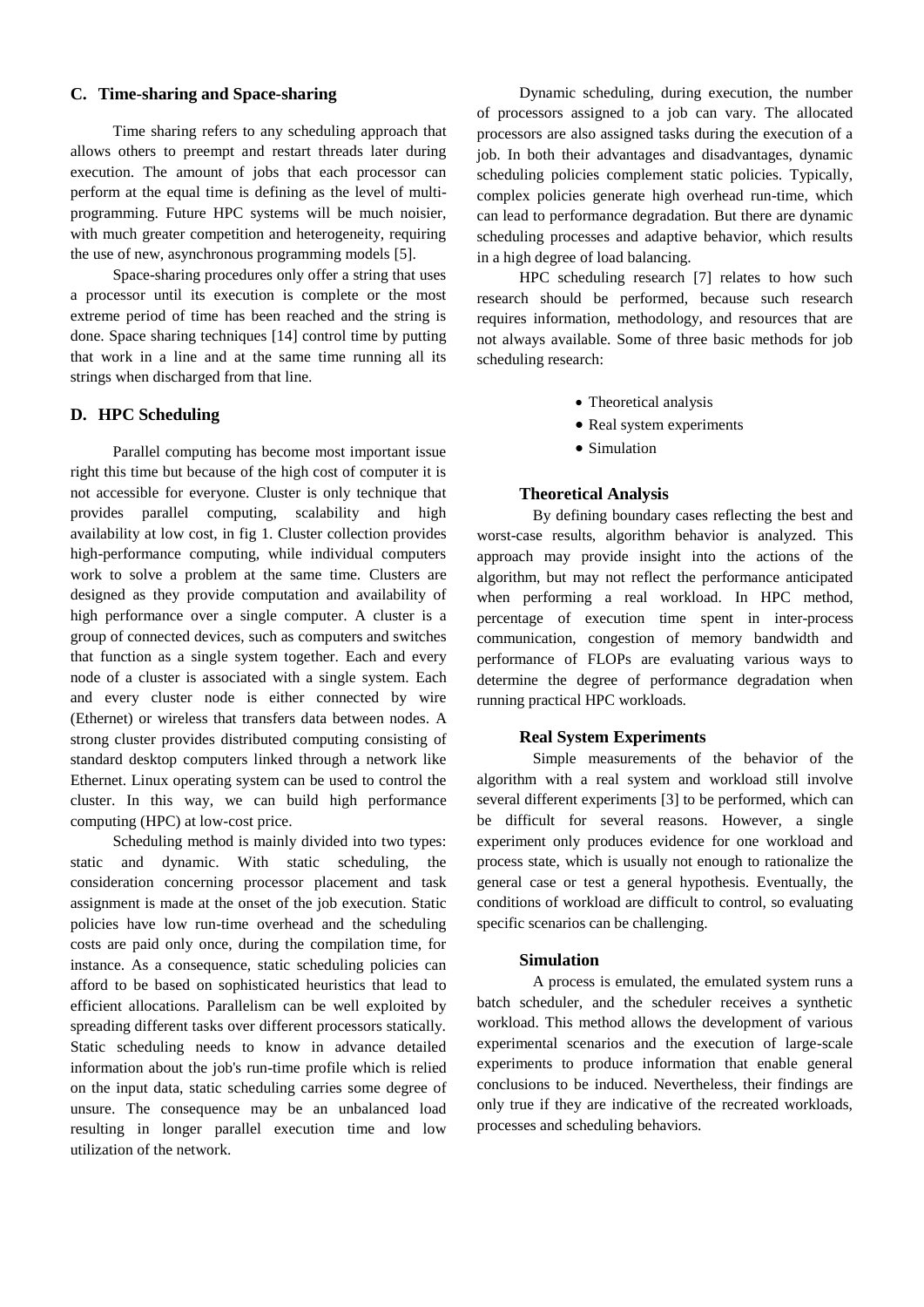

**Figure 1. A cluster used to run a parallel program**

No interaction with the administrator is needed through the usage of HPC program, jobs are completed sequentially without delays created by human interaction, which saves processing time this is generally wasted with human interaction. An application usually uses a parallel algorithm to run on a high performance cluster. A big task can be divided into several sub-duties, running on clusterbased exclusive nodes. The knowledge collected, resulting from the sub-duties, is translated into the special challenge's quit end result.

#### **E. Need of Job Scheduling**

Through a planning system responsible for defining available resources, a task is allocated to tools: matching job requirements with resources, making work ordering decisions and goals. Usually, the use of HPC resources is strong. In this manner, assets are not quickly accessible and employments are lined for future execution time until execution is regularly very long (numerous generation frameworks have and normal delay until execution of >1h), employments may run for a long time (a few hours, days or weeks).

#### **Job Steps**

A user job enters a job queue, the scheduler (its technique) chooses on begin time and asset properties of the work. The occupations can come at the shape of batch or interactive type.

- A batch job is a script is used to submit the job. A shell script may be a given list of shell commands to be executed in a given arrange.
- Today's shells are so modern simply can make scripts that are genuine programs with a few factors, control structures, circles.
- An interactive job is typically an assignment of one or more nodes where one of the cluster nodes receives a shell from the user.

Job scheduling is a mapping mechanism from the tasks of users to the proper selection and execution of resources [1].A scheduler may aim at one or more goals, for example: minimizing throughput, minimizing wait time, minimizing latency or response time or maximizing fairness [2].The following job scheduling algorithms are: First come

first serve (FCFS), Shortest first job (SJF), Round - robin (RR), Priority scheduling, Min - min, Max - min, Genetic algorithm (GA) and so on which are using for job management.

A good scheduling algorithm allocates suitable resources to workflow tasks in order to complete the application and at the same time satisfy user requirements.

### **Job Scheduling Algorithms**

**Genetic Algorithm:** A method for solving constrained and unconstrained problems of optimization foundation on natural selection, the mechanism that evolved biological process. A population of individual solutions is repeatedly updated by the genetic algorithm. The genetic algorithm selects individuals from the current population at random to be parents at each stage and uses them to produce the babies for the next generation. The genetic algorithm can be used to solve a variety of optimization issues that are not suitable for conventional optimization algorithms where objective function is discontinuous, non-differentiable, stochastic, or highly nonlinear. By using GA, each iteration generates a population of points and selects an optimal solution for the best point in the population. And then, by calculation, select the next population using random number generators.

GA is used in a number of different fields of usage. Hence, by providing arrays of bits or characters to represent the chromosomes, most researchers can introduce this genetic model of computation. Simple operations of bit manipulation allow crossover, mutation and other operations to be performed.

**First come first serve (FCFS):** FCFS is similar to the data structure of the FIFO (First in First out) queue, where the first data element added to the queue is the first element to exit the queue. In Batch Systems, this is used. Using a queue data structure, where a new process works through the queue's tail, it is easy to programmatically understand and execute, and the scheduler selects the process from the queue end. Purchasing tickets at the ticket counter is a perfect example of FCFS planning in real life. But there is an issue with FCFS, system priority is not taken into account. Parallel use of resources is not feasible and use of bad resources (CPU, I / O, etc.).

**Shortest Job First (SJF):** A scheduling strategy that chooses the process of waiting to execute next with the smallest execution time. Second, the system is completed, which takes the shortest time to complete the execution. Using ordered FIFO queue, this rule can be enforced. All processes in a queue are sorted on the basis of their CPU bursts. When the CPU is available, a system will be selected to run from the first position in a queue [16].

**Round - robin (RR):** When the process can be executed, procedures are given an equal slice of time. The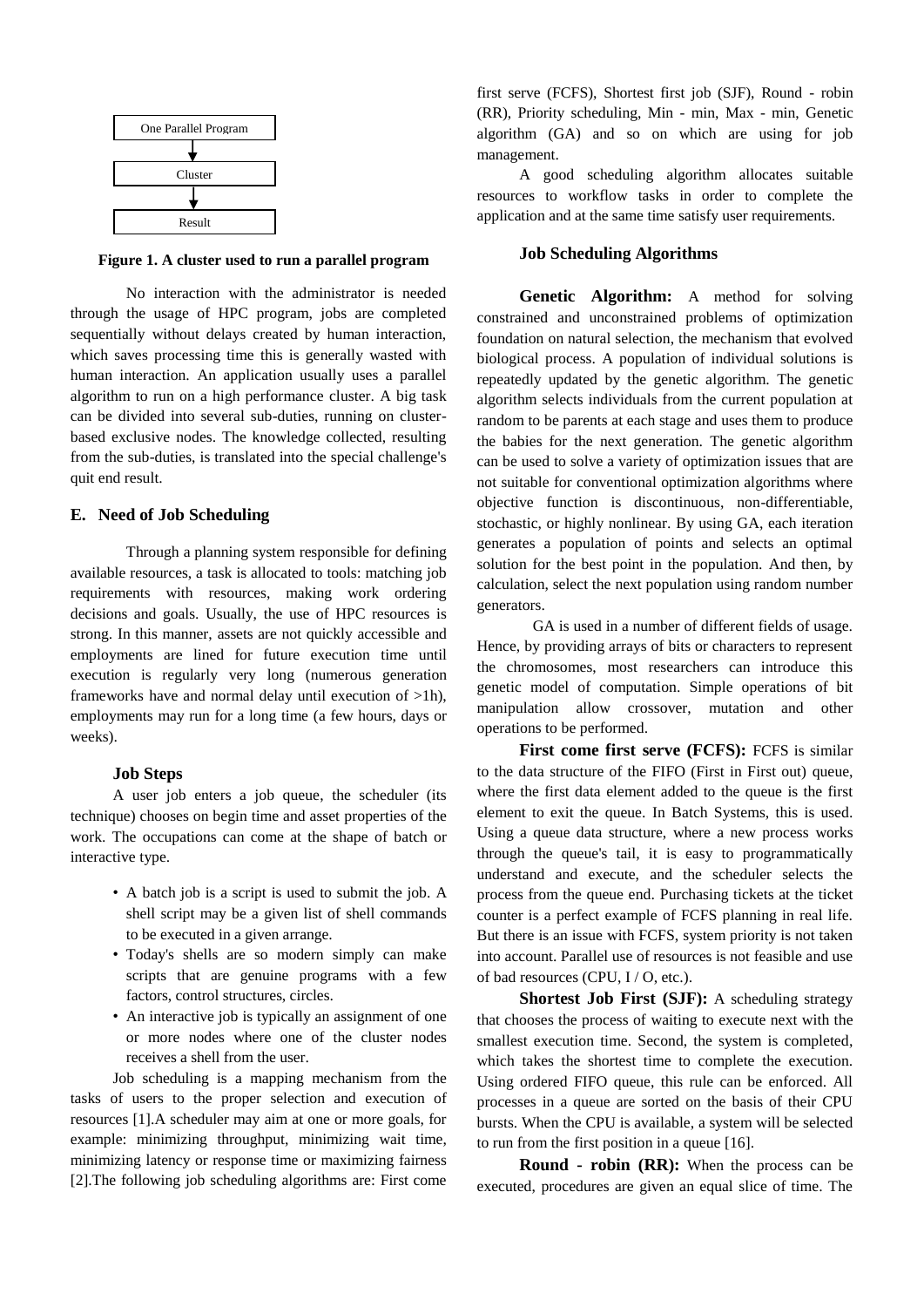execution is carried out one after another on a circular order. So every work has a quantity when it can be done. If this quantity is not sufficient to complete the execution of the process, it will be stopped and the next process will be performed. Upon completing a full round, its turn will come again and so on. If a process is completed, it will go off the list and if another arrives, it will be put at the end of the list waiting for its turn.

There is no hunger in this algorithm, but it can often be too long. This is a typical and conventional load balancing algorithm, but the challenge in round robin is setting the time quantity. To calculate the dynamic quantity of time, various optimization algorithms can be combined with RR [4].

**Priority scheduling:** It gives a well-defined priority to each system. This way, each process has its own priority, depending on whether it will be run or wait. The first to run is going to be the highest priority operation, while others are going to wait for their turn. First will be handled high-priority activities [20]. Therefore, the low priority tasks would have to wait a long time in the queue. If the system crashes, all non-performing low-priority tasks will be lost.

**Min – Min:** This algorithm is based on the resource assignment principle that has the shortest completion time (fastest resource), a minimum completion time (MCT) functioned [8]. It is a sample algorithm but it gives the quick result when the size of the task in the task group that deals with other tasks is small compared to the large size task, on the other hand, when large size tasks are performed, it gives poor use of the resource and large maximum completion time of the task since larger tasks have to wait for smaller tasks to be completed. For all tasks to be performed, the Min - Min algorithm first finds the minimum time. Then, it selects the task with the least execution time among all tasks. The algorithm proceeds by assigning the task to the resource generating the minimum completion time. Min - Min repeats the same procedure until all tasks are planned. Min - Min algorithm's limitation is that it first selects smaller tasks that make use of high computational power resource. As a result, when the number of smaller tasks exceeds the large ones, Min-Min's schedule is not optimal.

**Max – Min:** This algorithm is bottomed on the concept of assigning to the asset, which has the maximum completion time (fastest resource), a task with maximum completion time (MCT). It is a test algorithm but it gives the fast result when the size of the task in the metatask is big compared to the small size task. On the other hand, if small size tasks are performed, it gives poor use of the resource and a large maximum completion time of the task as smaller tasks have to wait for larger tasks to be completed. The purpose of this algorithm is to prioritize tasks with optimum

completion time by executing them first before assigning other tasks with minimum completion time [13].

### **F. Components of HPC Scheduling**

High-performance computing has five components: CPUs, memory, nodes, internodes in the network, and storage (disks, tape). Single-core CPU (processors) is no longer being used today. To date, all CPUs (processors) consist of the configuration used on the motherboard (multiple' cores' on a single' chip'). For a number of reasons, the trend of even more ' core ' per unit will rise. The node plays a major role in linking CPUs, memory, interfaces, computers and other nodes in a physical way. For a high-performance computing system, shared memory is often necessary.

There are five different node types: user node, control node, node of management, node of processing and node of computation, in Fig 2. The client node is the only portal to reach the cluster network for outsiders. Users typically have to log in to compile and run the tasks from the node. Fault-tolerant architecture is accomplished with hardware redundancy to be built in the system to ensure the client node is highly accessible. Control node is mainly responsible for delivering computer node to basic network services such as DHCP (Dynamic Host Control Protocol), DNS (Domain Name Service), NFS (Network File Service) and the distribution of computer node tasks.



**Figure 2. A High Performance Computing Cluster**

#### **III. CHALLENGES**

In recent study, as the chosen platform for execution as the optimal medium for a wide range of workloads to be performed, there are four major challenges for heterogeneous computing clusters to address.

First, the majority of business applications currently in use were not designed to run on such large, open and heterogeneous computing clusters. To move these applications to heterogeneous computer clusters, particularly with significant performance improvements or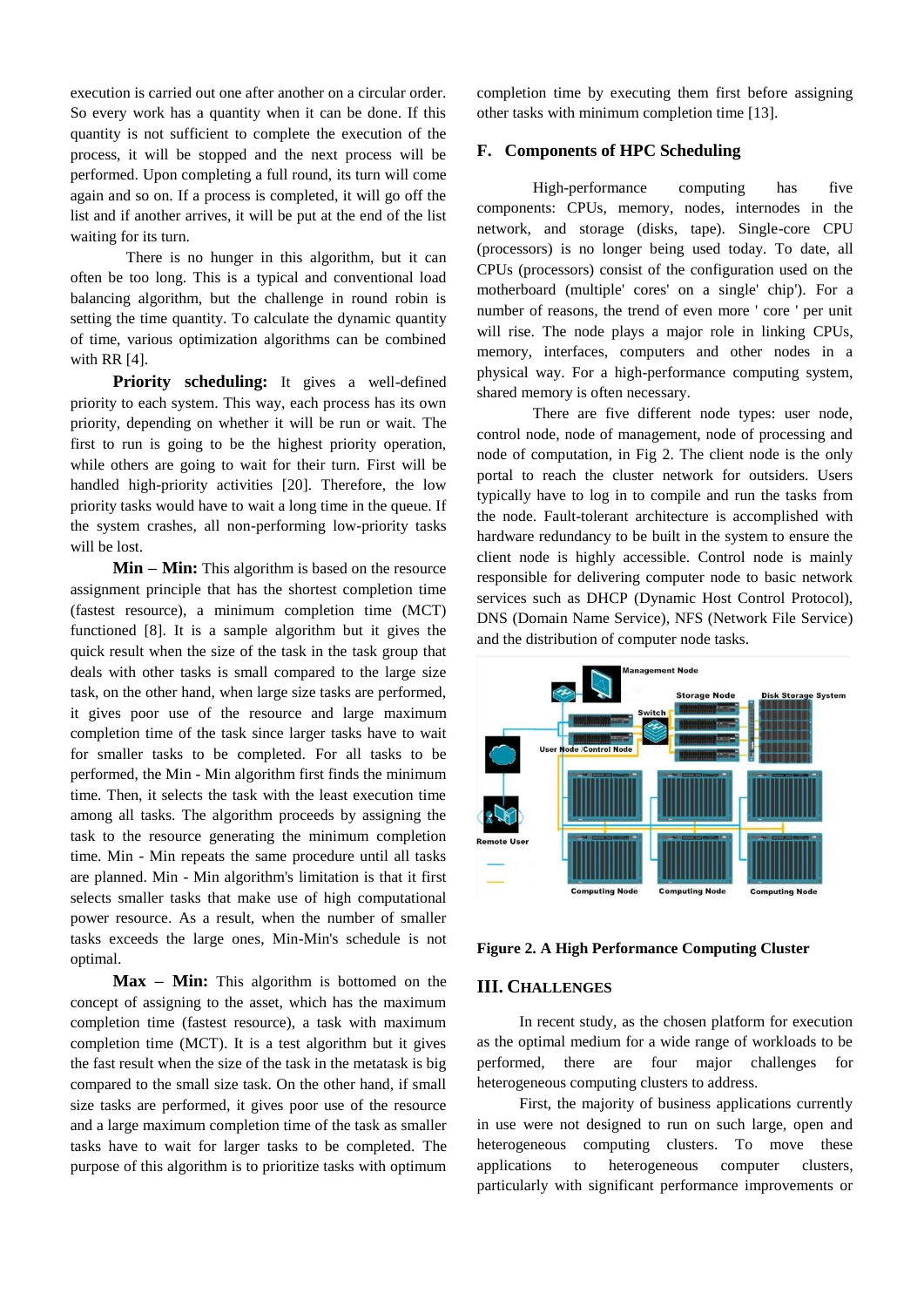improvements in energy efficiency, is a quest and attempt to solve problem. Second, it is also overwhelming to generate new, ground-up enterprise applications to run on the different, heterogeneous computing framework. It is extremely challenging to write high-performance, energyefficient programs [12]for these architectures to die on an unprecedented scale of parallelism, as well as difficulty in scheduling, interconnecting and sorting. Third, cost savings for utilization and distribution of IT services from the new shared network architecture are only feasible if multiple business applications can share resources in the heterogeneous computing cluster. Nonetheless, allowing multi-tenancy without adversely affecting that application's stringent performance service metrics needs complex scalability and virtualization of a wide variety of different computing, processing and interconnect devices, and this is yet another unresolved issue. Fourth, enterprise systems with unusually heavy load spikes experience greatly variable user loads. Meeting service metrics quality across multiple loads includes the use of an application's elastic computing resources in response to increasing user demand. There are no good solutions to this problem at the moment. There are no good solutions to this obstacle at the moment. The resource management dynamics in HPC are evolving. New application innovations and technical transitions introduce the scheduling models and process architecture with new concepts and specifications.

Another problem is that multicore chips are relatively simple processor core and will be underused if user programs are unable to provide enough parallel thread speed. It is the responsible of the programmer to write parallel high-performance software to make maximum use of the processor core. The new parallel multicore technology should have two characteristics to achieve high performance:

*Fine grain thread*: a high degree of parallelism is needed to keep each core processor busy. Another factor is that a core often has to operate on a small-size cache or scratch buffer that allows developers to break down a task into smaller tasks.

*Asynchronous program execution*: The existence of a synchronization point can seriously affect the performance of the program when there are many processor cores. And reducing unnecessary points of synchronization can subsequently increase the degree of parallelism.

## **IV. CONCLUSION**

We present HPC framework, its scheduling and research challenges in this paper as express in table 2. Task scheduling on parallel machines is a research field that has been well explored and has led to widespread use and there are several methods, including automatic calculations of runtime, partial executions, and smarter allocation schemes

for processors. Parallel processing builds on existing technologies implemented in new scenarios and serving diverse users and priorities. Max-min algorithms is the execution of tasks with maximum completion time may first increase the total response time of the system and thus make it inefficient and it has these drawbacks so that researchers may consider the different methods to implement this algorithm. Min-min algorithm is first considered to be the shortest jobs, so it fails to efficiently leverage the resources that lead to a load imbalance, so efficient methods are needed to solve this problem. FCFS which can be a long waiting time if the short request is waiting for the long process [15]. It is not ideal for a system of time sharing where it is critical that each user receives the CPU for the same time interval.

The through in round robin largely depends on the selection of the size of the time quantum. If time quantum is too large it behaves as FCFS. If time quantum is too short much of the time is spent in process switching and hence low throughput and one cannot assign priority to any process which can be a drawback. Priority scheduling will have to consider which parameters are set to high priority within system.

Genetic algorithm has different parameters (size of population, times, rates of mutation, etc.) and there are many problems not well defined (parameters are not well defined or not known).Researchers are need to decide which optimization method to use for research environment to solve problem. Longer processes in shortest job first algorithm have more waiting time, so starvation occurred and need to solve this issue. Some are used average waiting time to reduce long waiting time. We agree that several areas of HPC still need the attention of the researcher. We will have a detailed study of HPC problems and challenges in the future.

**TABLE II. COMPARISON OF EACH METHOD**

| <b>Algorithm</b> | Comparison                     | <b>Advantages</b>     | <b>Disadvantages</b>    |
|------------------|--------------------------------|-----------------------|-------------------------|
| Genetic          | It is necessary                | This<br>combines      | Without through too     |
| Algorithm        | to use as a tool               | solutions<br>good     | much time for GA to     |
| (GA)[18]         | solve the<br>tο                | and<br>optimizes      | check for optimum       |
|                  | problems<br>of                 | towards a<br>goal     | results.<br>some<br>new |
|                  | optimization                   | over time.            | genetic values should   |
|                  | search.<br>and                 |                       | be incorporated into    |
|                  | GA includes                    |                       | the population.         |
|                  | several                        |                       |                         |
|                  | operations<br>to               |                       |                         |
|                  | execute<br>the                 |                       |                         |
|                  | algorithm with                 |                       |                         |
|                  | several                        |                       |                         |
|                  | techniques.                    |                       |                         |
| First Come       | <b>FCFS</b><br>starts          | For long process,     | Each and every small    |
| First Serve      | imply the first                | FCFS is suitable      | process should wait for |
| (FCFS)[15]       | task<br>be<br>to               | than others and       | its turn to utilize the |
|                  | done.                          | one of the easiest    | CPU also, throughput    |
|                  |                                | methods.              | is not emphasized.      |
| Shortest         | Shortest<br>job                | It<br>is<br>optimized | There is more number    |
| Job<br>First     | be<br>starts<br>$\overline{t}$ | for<br>average        | of short jobs in a      |
| (SJF)[16]        | process.                       | waiting time.         | system, the long jobs   |
|                  |                                |                       | will be starvation.     |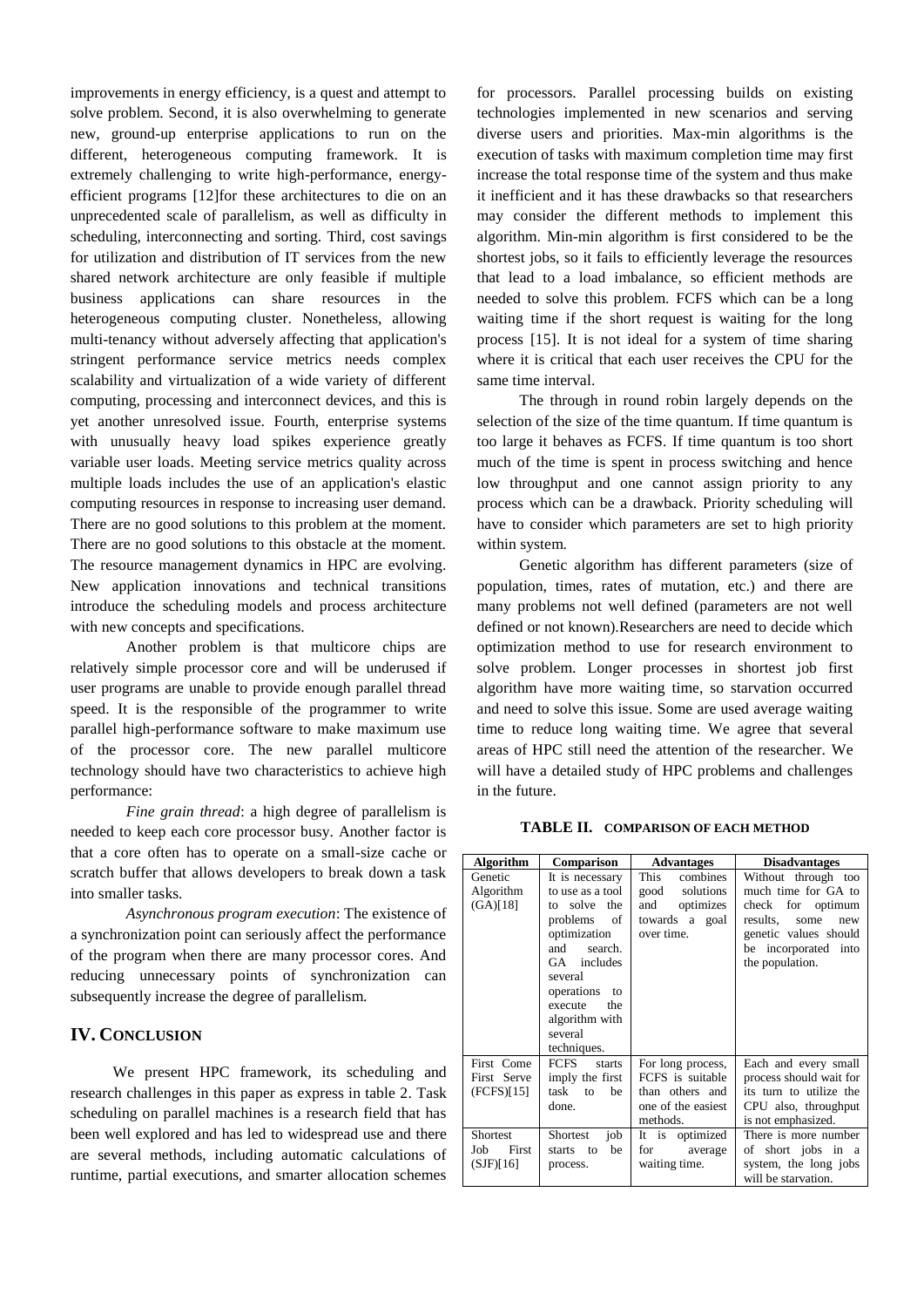| Round-<br>Robin<br>$(RR)$ [10] | Time is to be<br>allocated<br>to<br>resources in a<br>slice<br>time<br>manner in this<br>scheduling<br>algorithm. | general-<br>In<br>a<br>time-<br>purpose,<br>sharing<br><b>or</b><br>transaction<br>processing<br>system, RR is<br>successful. There<br>is also a small<br>overhead on the<br>processor. | Care must be taken<br>when determining the<br>quantity value, and if<br>the quantity time is too<br>high, the result is also<br>weak                                |
|--------------------------------|-------------------------------------------------------------------------------------------------------------------|-----------------------------------------------------------------------------------------------------------------------------------------------------------------------------------------|---------------------------------------------------------------------------------------------------------------------------------------------------------------------|
| Priority<br>scheduling         | well-<br>$\mathsf{A}$<br>defined<br>priority<br>to<br>each system.                                                | A handled high-<br>priority activity,<br>so user defines<br>process is more<br>suitable.                                                                                                | The low priority tasks<br>would have to wait a<br>long time in the queue<br>of the system.                                                                          |
| Min-min<br>[6]                 | <b>Chooses</b><br>smaller tasks<br>first to<br>be<br>done.                                                        | One resource can<br>execute only one<br>at a time<br>and<br>resources<br>are<br>known in prior.                                                                                         | This is caused load<br>imbalance<br>hetween<br>large task and small<br>task to execute in the<br>system.                                                            |
| Max-min<br>[6]                 | <b>Chooses</b><br>bigger tasks to<br>be completed<br>first.                                                       | Prioritize<br>tasks<br>with<br>optimum<br>completion time<br>executing<br>bv<br>them first before<br>assigning<br>other<br>tasks<br>with<br>minimum<br>completion time.                 | Execution of task with<br>maximum completion<br>first<br>might<br>time<br>total<br>the<br>increase<br>response time of the<br>system thus making it<br>inefficient. |

## **REFERENCES**

- **[1]** W. Bradley, S. Ramaswamy, R.B.Lenin and D. Hoffman, "Modelling and Simulation of HPC Systems Through Job Scheduling Analysis", January 2011.
- **[2]** M. A. Obaida, J. Liu, "Simulation of HPC Job Scheduling And Large-Scale Parallel Workloads", 978- 1-5386-3428-8,IEEE,2017.
- **[3]** IBM LSF & HPC User Group @SC18, LSF&HPC User Group/SC18/@2018 IBM Corporation .
- **[4]** N. K.C Das, M. S. George and P. Jaya, "Incorporating weighed Round Robin in Honeybee Algorithm for Enhanced Load Balancing in Cloud Environment", 978-1-5090-3800-8, IEEE,2017.
- **[5]** S. Hofmeyr,C. Iancu, J. A. Colmenares, E. Roman and B. Austin," Time-Sharing Redux for Large-scale HPC systems", 978-1-5090-4297-5, IEEE,2016.
- **[6]** N. Thakkar,.R. Nath,"Performance Analysis of Min-Min, Max-Min and Artificial Bee Colony Load Balancing Algorithm in Cloud Computing", IJACS,ISSN 2347-8616, Volume7, Issue 4, April 2018.
- **[7]** G. P.R. Alvarez, P. Ostberg, E. Elmroth, K. Antypas, R. Gerber, and L.Ramakrishnan, "Towards Understanding Job Heterogeneity in HPC: A NERSC Case Study", In Proceeding of the 16<sup>th</sup> IEEE/ACM International Symposium on Cluster, Cloud and Grid Computing (CCGrid'16), IEEE/ACM 2016.
- **[8]** G. Sharma, P. Bansal,"Min-Min Approach for Scheduling in Grid Environment", IJLTET, ISSN: 2278-621X, Vol.1, Issue 1, May 2012.
- **[9]** A. Jokanovic,M. D'Amico,J. Corbalan,"Evaluating SLUM Simulator with real-machine SLUM and vice

versa",https://www.researchgate.net/publication/32888 6964, November 2018.

- **[10]**B. Mohamed, N. E.AL-Attar, W. Awad, F. A. Omara, "Dynamic Job Scheduling Algorithms Based on Round Robin for Cloud Environment", Research Journal of Applied Sciences, Engineering and Technology 14(3): 124-131, 2017.
- **[11]**F. Xhafa, A. Abraham,"Computational models and heuristic methods for Grid scheduling problems", Future Generation Computer Systems 26 (2010) 608\_621, doi:10.1016/j.future.2009.11.005, Elsevier, 2009.
- **[12]**S. Wallace, X.Yang, V. Vishwanath, W. E. Allcock, S. Coghlan, M. E. Papka, Z. Lan,"A Data Driven Scheduling Approach for Power Management on HPC Systems", 978-1-4673-8815-3,IEEE,2016.
- **[13]**C. Diaz, J. E. Pecero, P. Bouvry, "Scalable, low complexity, and fast greedy scheduling heuristics for highly heterogeneous distributed computing systems", Journal of Supercomputing 67(3), 837–853(2014),2014.
- **[14]**T. Li, V. K.Narayana, T. EI-Ghazawi,"Exploring Graphics Processing Unit(GPU) Resource Sharing Efficiency for High Performance Computing", [https://www.researchgate.net/publication/260422348,N](https://www.researchgate.net/publication/260422348,November,2013) [ovember,2013.](https://www.researchgate.net/publication/260422348,November,2013)
- **[15]**A. P. U. Siahaan,"Comparison Analysis of CPU Scheduling: FCFS, SJF and Round Robin", IJEDR,Volume 4,Issue 3, ISSN: 2321-9939,2016.
- **[16]**M. A.Alworafi, A. Dhari, A. A. Al-Hashmi, "An Improved SJF Scheduling Algorithm in Cloud Computing Environment", ,International Conference on Electrical, Electronics, Communication, Computer and Optimization Techniques (ICEECCOT), , 978-1-5090- 4697-3,IEEE,2016.
- **[17]**L. Kishor, D. Goyal, "Comparative Analysis of Various Scheduling Algorithms", International Journal of Advanced Research in Computer Engineering& Technology (IJARCET), Volume 2, Issue4,April 2013.
- **[18]**S. P. Lim, H. Haron,"Performance Comparison of Genetic Algorithm, Differential Evolution and Particle Swarm Optimization Towards Benchmark Functions", Conference on Open Systems (ICOS), 978-1-4799- 0285-9,IEEE,December2-3,2014.
- **[19]**S. Razzaq, A. Wahid, F. Khan, N. u. Amin, M. A. Shah, A. Akhunzada, I. Ali ,"Scheduling Algorithms for High-Performance Computing: An Application Perspective of Fog Computing" https://doi.org/10.1007/978-3-319-99966- 1\_10,Springer,2019.